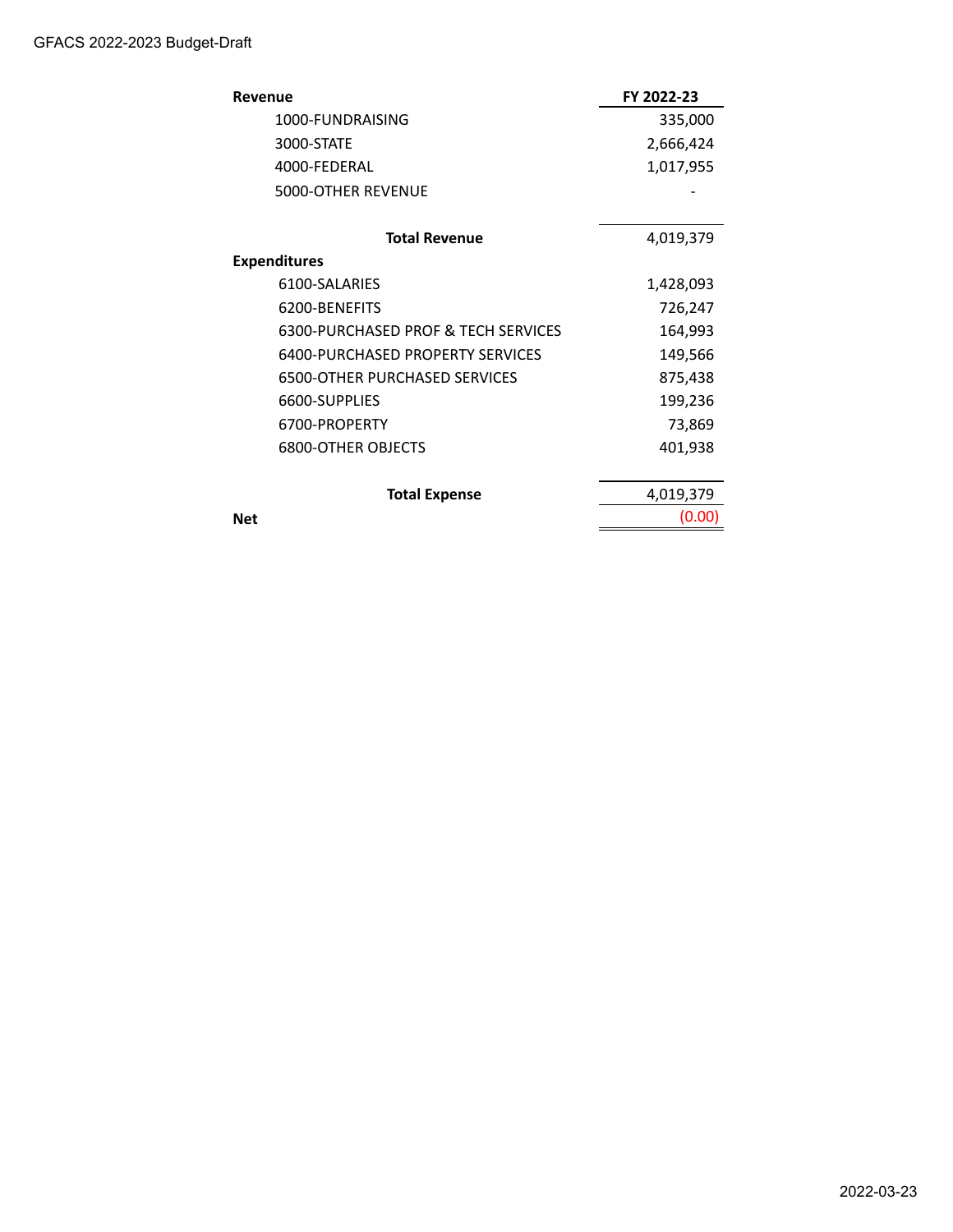## **GEORGIA FUGEES ACADEMY CHARTER SCHOOL**

**Contract Contract Contract Contract** 

 **2022-2023 BUDGET** 

|                   |                              | <b>DRAFT BUDGET</b> |  |  |
|-------------------|------------------------------|---------------------|--|--|
|                   |                              | FY 2022-23          |  |  |
| <b>REVENUE</b>    |                              |                     |  |  |
|                   | 1000-FUNDRAISING             |                     |  |  |
| 41010             | <b>Grants - Unrestricted</b> | 265,000             |  |  |
| 41015             | <b>Grants - Restricted</b>   |                     |  |  |
| 41020             | Donations                    | 70,000              |  |  |
| 41025             | Other HQ Support             |                     |  |  |
|                   | <b>Total Fundraising</b>     | 335,000             |  |  |
| <b>3000-STATE</b> |                              |                     |  |  |
| 43010             | GA QBE Funding / Tuition     | 2,421,971           |  |  |
| 43015             | <b>CSP</b>                   |                     |  |  |
| 43020             | Health Insurance Subsidy     | 181,440             |  |  |
| 43025             | <b>Facilities Subsidy</b>    | 51,539              |  |  |
| 43030             | <b>Audit Subsidy</b>         | 11,475              |  |  |
| 43035             | EdChoice                     |                     |  |  |
| 43040             | Auxiliary                    |                     |  |  |
| 43045             | <b>CCS Admin</b>             |                     |  |  |
| 43050             | <b>Other State</b>           |                     |  |  |
|                   | <b>Total State</b>           | 2,666,424           |  |  |
| 4000-FEDERAL      |                              |                     |  |  |
| 44010             | <b>CARES ESSER</b>           | 665,107             |  |  |
| 44015             | Title I                      | 79,560              |  |  |
| 44020             | Title II                     | 7,854               |  |  |
| 44025             | Title III                    | 10,200              |  |  |
| 44030             | Title IV                     | 10,000              |  |  |
| 44035             | <b>IDEA</b>                  | 14,810              |  |  |
| 44040             | <b>NSLP</b>                  | 230,423             |  |  |
| 44045             | <b>Other Federal</b>         |                     |  |  |
|                   | Total Federal                | 1,017,955           |  |  |
|                   | <b>5000-OTHER REVENUE</b>    |                     |  |  |
| 45010             | Investment Income            |                     |  |  |
| 45015             | <b>Management Fee</b>        |                     |  |  |
| 45020             | <b>Other Revenue</b>         |                     |  |  |
|                   | <b>Total Other Revenue</b>   |                     |  |  |
|                   | <b>Total Revenue</b>         | 4,019,379           |  |  |
| <b>EXPENSES</b>   |                              |                     |  |  |
| 6100-SALARIES     |                              |                     |  |  |
| 51010             | Instructional                | 817,729             |  |  |
| 51015             | <b>School Administration</b> | 118,200             |  |  |
| 51020             | <b>Business Services</b>     | 67,600              |  |  |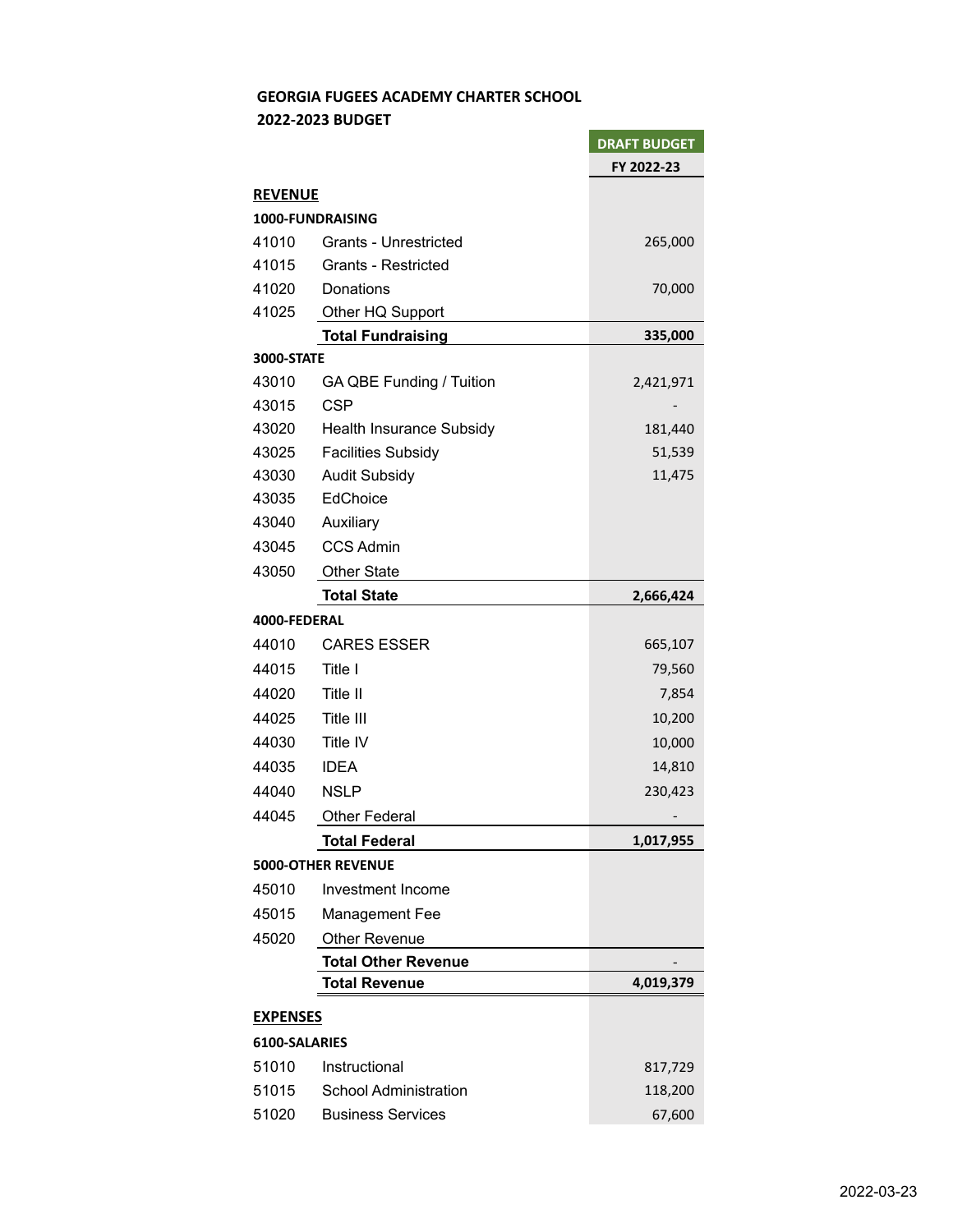## **GEORGIA FUGEES ACADEMY CHARTER SCHOOL**

í

## **2022-2023 BUDGET**

|               |                                                 | <b>DRAFT BUDGET</b> |
|---------------|-------------------------------------------------|---------------------|
|               |                                                 | FY 2022-23          |
| 51025         | Afterschool / Summer / Soccer                   | 268,144             |
| 51030         | <b>Pupil Services</b>                           | 156,420             |
|               | <b>Total Salaries</b>                           | 1,428,093           |
| 6200-BENEFITS |                                                 |                     |
| 52010         | <b>Health Insurance</b>                         | 355,824             |
| 52015         | Dental Insurance                                | 8,400               |
| 52020         | Vision Insurance                                | 2,352               |
| 52025         | Retirement                                      | 265,193             |
| 52030         | Long-Term Disability                            |                     |
| 52035         | Payroll Tax                                     | 29,276              |
| 52040         | <b>Workers Comp</b>                             |                     |
| 52045         | Unemployment                                    | 37,702              |
| 52050         | <b>Insurance Waiver</b>                         | 5,000               |
| 52055         | <b>Backup Care</b>                              | 22,500              |
| 52060         | <b>Other Benefits</b>                           |                     |
|               | <b>Total Benefits</b>                           | 726,247             |
|               | <b>6300-PURCHASED PROF &amp; TECH SERVICES</b>  |                     |
| 53010         | <b>Technology Services</b>                      | 26,625              |
| 53015         | <b>Fundraising Services</b>                     |                     |
| 53020         | <b>Instructional Contracted Services</b>        | 12,654              |
| 53025         | <b>Interpreting Services</b>                    | 22,943              |
|               | Special Ed                                      | 32,800              |
| 53030         | <b>Contracted Nursing</b>                       | 31,062              |
| 53035         | <b>Professional Development Teachers</b>        | 15,875              |
| 53040         | <b>Background Checks</b>                        | 1,330               |
| 53045         | Audit                                           | 11,588              |
| 53050         | Legal                                           | 1,823               |
| 53055         | Tax                                             |                     |
| 53060         | <b>Bank Fees</b>                                | 696                 |
| 53065         | <b>Contracted Services Other</b>                | 7,597               |
| 53070         | Dues and Fees                                   |                     |
|               | <b>Total Purchased Prof &amp; Tech Services</b> | 164,993             |
|               | <b>6400-PURCHASED PROPERTY SERVICES</b>         |                     |
| 54010         | <b>Utilities</b>                                | 8,400               |
| 54015         | Janitorial                                      | 27,305              |
| 54020         | Repair and Maintenance Services                 | 5,260               |
| 54025         | Rental of Land or Buildings                     | 99,420              |
| 54030         | Rental of Equipment and Vehicles                | 9,180               |
| 54035         | <b>Rental Other</b>                             |                     |